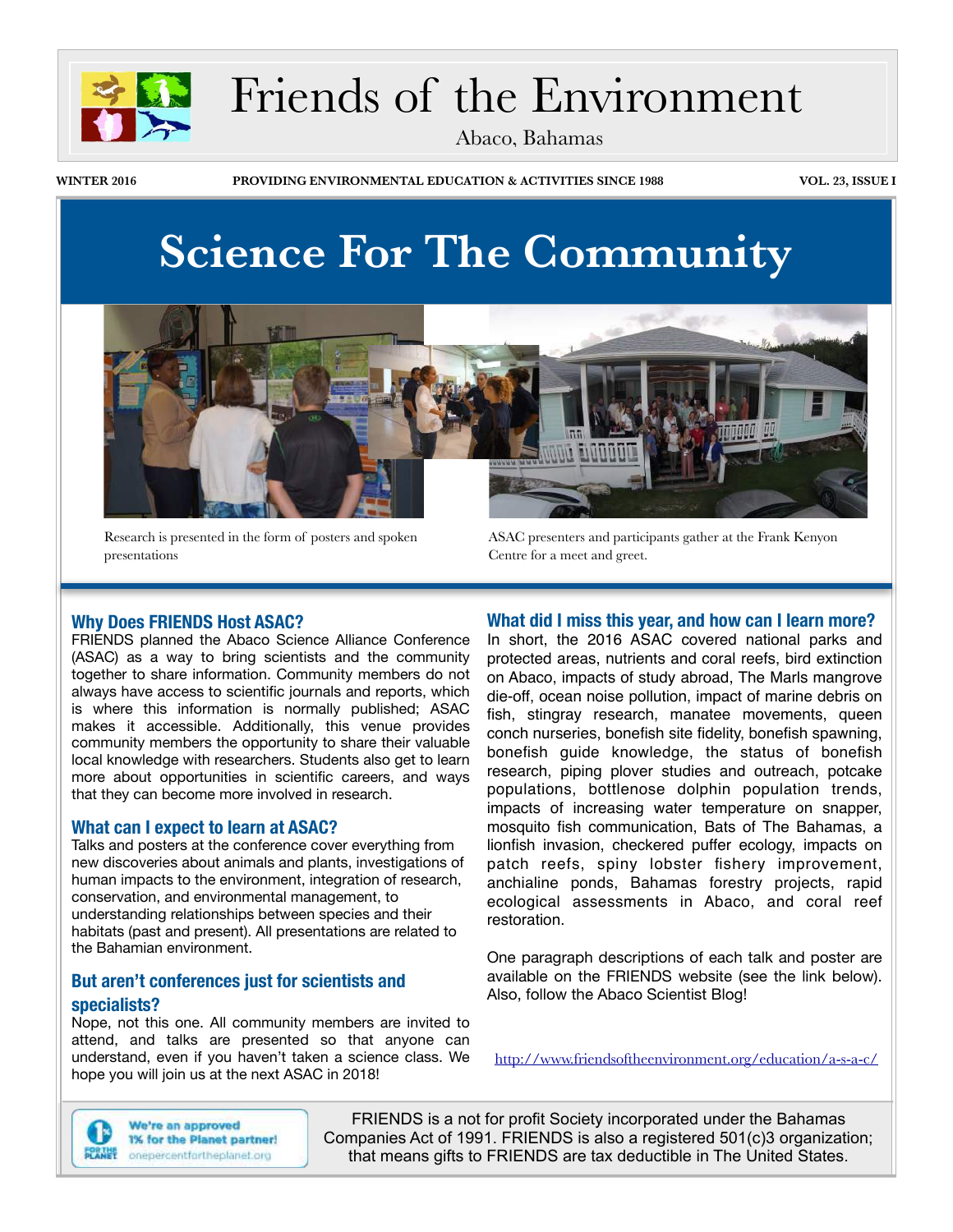### President's Letter

What an awesome 2015 for Friends of The Environment! The completion and official opening of the Frank Kenyon Research Centre in April was a milestone and a proud day in the life of FRIENDS. The island of Abaco can now boast of having a first class

research centre that will assist with facilitating environmental education, research and resource management. In addition, it offers dorm style bunk rooms, a laboratory space, large kitchen, and indoor and outdoor classrooms, where we encourage local and visiting researchers, as well as schools to come and do their environmental research and studies. We have continued our outreach initiatives throughout the entire island of Abaco, with our ongoing educational, awareness, preservation and conservation programs, impacting the lives of many.

 We owe a debt of gratitude to our many donors and supporters of FRIENDS who have bought into our vision and have been consistent in supporting our endeavors. Without you, we would not be able to keep FRIENDS' doors open and not have a state of the art research centre. For this we say a big Thank You! Kudos to our staff at FRIENDS, who work tirelessly to ensure that the goals and objectives of FRIENDS are met.

The Board of Directors and staff of Friends, embrace 2016 with great expectancy and optimism. We look forward to your continued support, as together we make Abaco the most environmentally friendly destination in the region.

*Wynsome Ferguson*

### **Save the Date**

**March 20**, Great Abaco Family Fitness Weekend, Treasure Cay **April** - National Coastal Awareness Month **April 22nd** - Earth Day **June 27th - Aug. 5th**,- Summer Camps **September** - International Coastal Cleanup Month

### We are proud to share some of last year's accomplishments:



Our education program visited **19 schools**, including 285 teachers and parents, gave **55 school presentations**, and ran **53 field trips and 105 classroom presentations** for **2,602 students**! These experiences created some memorable moments for both students and parents.

Since the grand opening of the on April 30, 2015, **22 organizations** have stayed at The Kenyon Centre studying over **16 different research topics** including bonefish, sharks, lizards, archeology, mangroves and sea turtles. Over **300 individuals** have toured the centre's solar demonstration site and **61 local students** have participated in lab sessions at the Centre.

The Abaco community rallied in support of International Coastal Cleanup in September: **288 participants** covered 8.1 miles of ground and collected **2,855 pounds of trash**!!

The Bahamas Government established a fixed closed season on Nassau Grouper (December 1 - February 28, annually).

Four new protected areas were designated for Abaco! East Abaco Creeks National Park, South Abaco Blue Holes National Park, Cross Harbour National Park, and The Marls National Park.

# FRIENDS Thanks Friends

**Turtle Trot,** HG Christie Real Estate, Hope Town Harbour Lodge, Hummingbird Cottage Art Center, Sunny and Don Meinhold, PROMPT (Paradise Race Organization, Management, Promotion & Timing), Abaco Inn, Elbow Cay Properties, Ministry of Tourism, Hope Town Inn & Marina, LC Hull & Co., Firefly Sunset Resort **Science Fair,** New Vision Ministries, CARIBSAVE, Albury's Ferry, Disney's Animals, Science and Environment, GEF Small Grants Program, John Durban, Judges: Joy Chaplin, Huel Moss, Kaderin Mills, Nancy Albury, Paula Lamm, Canishka Alexander, Brian Albury, Debbie Curry, Jim Richard, Annstacia Storr, George Martin, Holly Fearnbach **Kayak Challenge,** Adam & Sarah Lawrence, Todd Cash, Ryan Cash, Frank Knowles, Pete's Pub, Abaco Eco, Abaco Family Medicine, Abaco Petroleum, MH Exporters & Importers, Black Fly Lodge, Ministry of Tourism, Abaco Cancer Society **Hope Town Music Festival,** Chris Farren/Combustion Music, and all of the community members who made the event possible!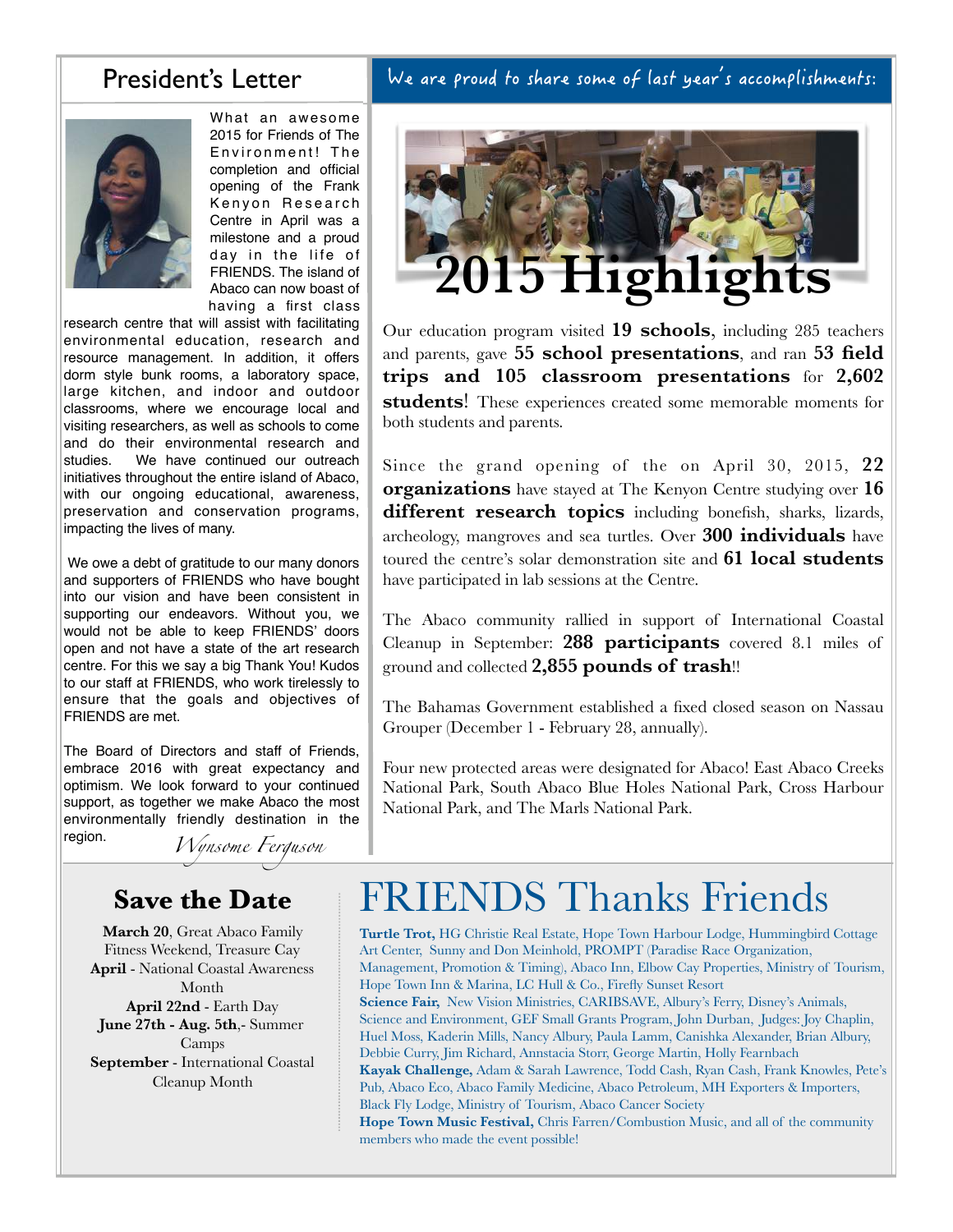# Kenyon Centre News and Updates



**We are very proud of the progress of the Kenyon Centre in the first nine months! Moving towards our first year of operation, and our second summer, we are excited about the potential for new research, new and stronger partnerships, and more Bahamian students introduced to hands-on learning!**

## Growth in the First Year

The Kenyon Centre is coming into its own as the newest destination for research and education in Abaco! Our partnership with other community groups has also helped identify new uses for the Kenyon Centre such as a location for press conferences, community meetings, and even spay and neuter clinics. Events such as these introduce the centre's sustainable development principles to more community members and give FRIENDS the opportunity to give back to the community in new ways.

Many of the needs at the centre could not be anticipated, so we proceeded cautiously in the first year to allow centre guests to identify the most pressing needs, especially for the lab. These include deep freeze sample storage, additional lab equipment, and tables.

Thanks to a surplus of solar energy at the Kenyon Centre, FRIENDS has been able to subsidize power at the Education Centre, however it would assist our sustainable development goals to move towards being entirely off-grid. New lab equipment will also require additional power, so the Kenyon Centre is looking to grow its solar array and battery bank.

Contact us to learn more about our upcoming adult field course on Turtle Research!

### Program Spotlight: B.A.M.!

Bahamas Awareness of Mangroves, or B.A.M.!, is a program created by the Khaled bin Sultan Living Oceans Foundation in partnership with FRIENDS. B.A.M. teaches students the local and global importance of mangrove ecosystems and involves them in positive actions to help those ecosystems. Participating schools started their own research projects to study the growth of mangrove seedlings in various substrates. This project will inform future restoration projects and also helps participating students achieve skills for

Bahamas General Certificate of Secondary Education (BGCSE) requirements.

Students have been measuring their mangrove propagules weekly and we are looking forward to the results of their research projects!



### **Why Join FRIENDS (or renew your membership)?**  *Your contribution to FRIENDS:*

*\* Provides environmental education to create a new generation of responsible citizens and environmental stewards \* Reduces invasive species and promotes biodiversity \* Conserves Abaco's habitats and natural resources for future generations to enjoy \* Supports our amazing quality of life in Abaco*  Please use the enclosed envelope or visit our website make sure you are a member for 2016! [www.FriendsoftheEnvironment.org](http://www.FriendsoftheEnvironment.o)